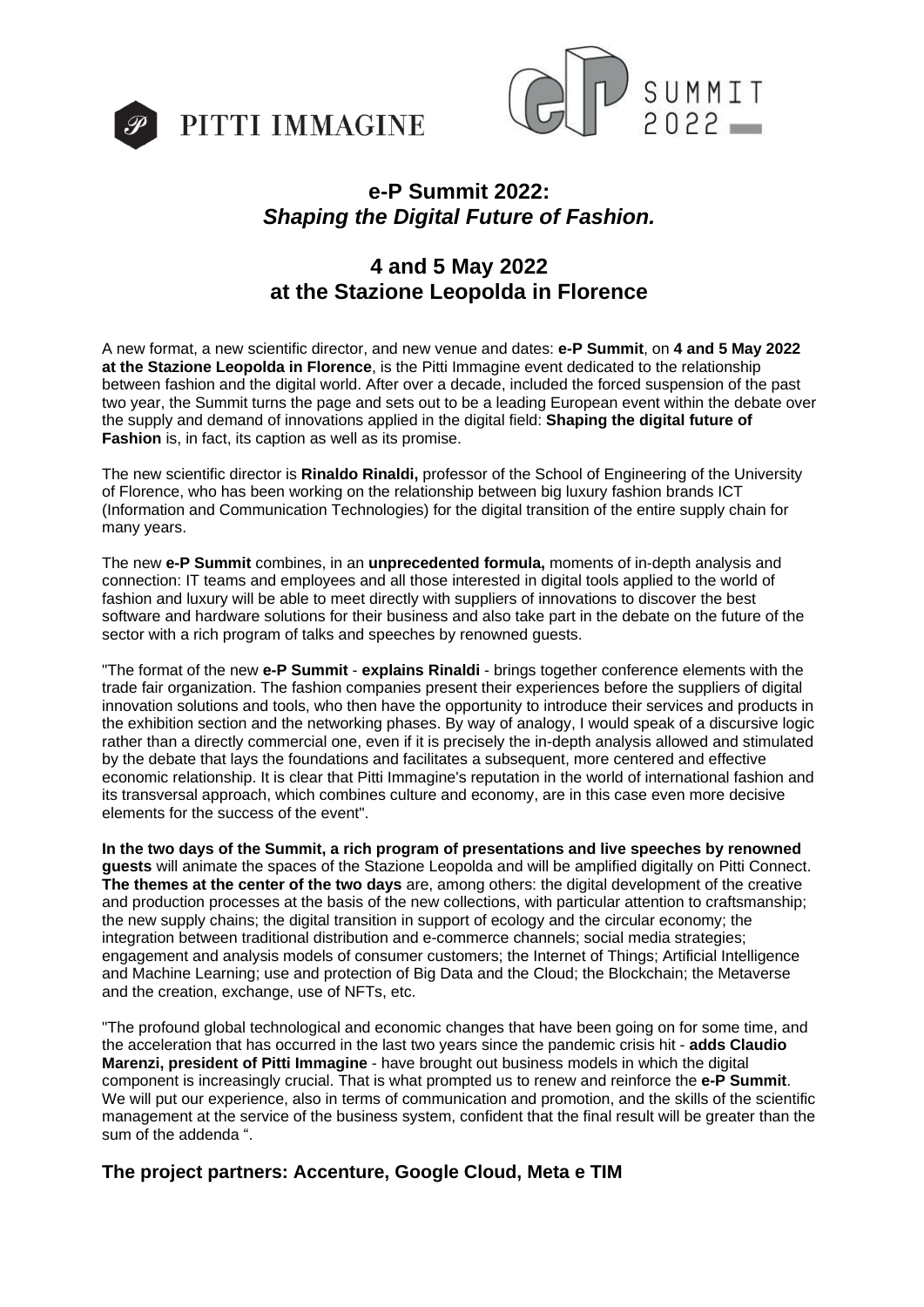



These are the **four major global players** involved as partners in defining the themes and actions of the new e-P Summit project, intended both as an opportunity for meeting and discussion and as a platform for broader ideas.

## **Accenture**

Accenture is a global professional services company with leading capabilities in digital, cloud and security. Combining unmatched experience and specialized skills across more than 40 industries, it offers Strategy and Consulting, Interactive, Technology and Operations services. Accenture embraces the power of change to create value and shared success for clients, people, shareholders, partners and communities.

## **Google Cloud**

Among the world's leaders in cloud technology, the company offers businesses data analysis and artificial services and solutions based on an innovative and scalable infrastructure. Google Cloud supports fashion companies in their digitalization process by understanding, managing and analyzing data and enabling artificial intelligence solutions capable of innovating business processes and increasingly merging the physical and digital worlds.

## **Meta**

Meta builds technologies that help people connect, find communities, and grow businesses. When Facebook launched in 2004, it changed the way people connect. Apps like Messenger, Instagram and WhatsApp further empowered billions around the world. Now, Meta is moving beyond 2D screens toward immersive experiences like augmented and virtual reality to help build the next evolution in social technology.

# **TIM**

TIM is the leading ICT group in Italy and Brazil, developing fixed, mobile, cloud and data centre infrastructure and offering services and products for communications and entertainment, placing itself at the forefront of digital technologies.

**TIM** addresses its offer to individuals, businesses and public administrations, as well as to the wholesale market, and makes use of specialised digital companies that create solutions, also in partnership with leading groups: **Noovle** is TIM's cloud company, **Olivetti** is the digital hub focusing on the development of IoT solutions, **Telsy** is

the cybersecurity company, and **Sparkle** builds and provides international infrastructure and services. **Kena** is the Group's second mobile telephony brand,

while **TIMVision** produces and distributes entertainment content.

In Brazil, **TIM Brasil** is one of the main players in the South American telecommunications market and a leader in 4G coverage.

In developing its business, the group has adopted a sustainability strategy based on the objectives of climate strategy, the circular economy, digital growth and gender equality and aims to become **carbon neutral in 2030** and achieve **zero net emissions by 2040.**

# **The companies at e-P Summit 2022**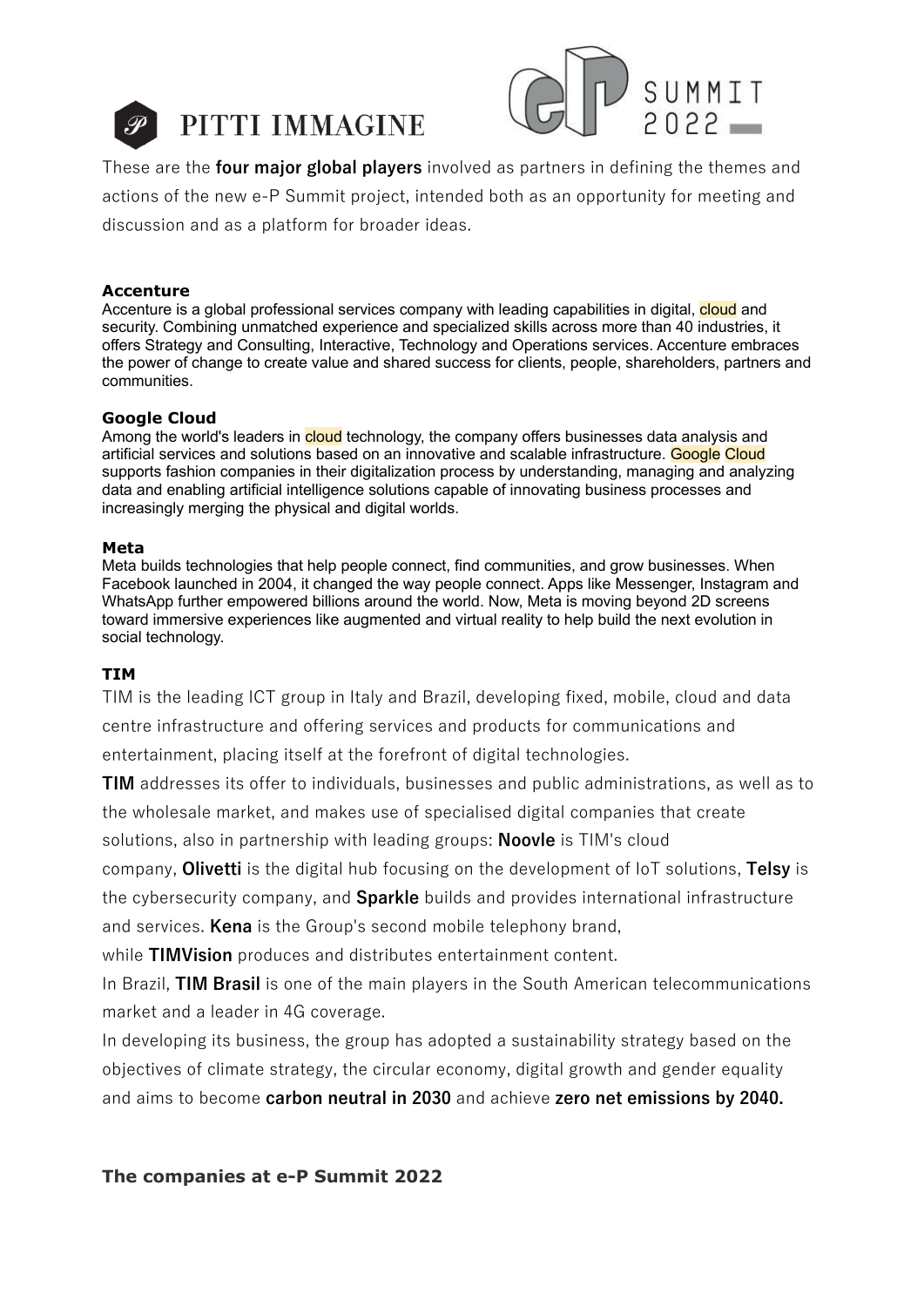



Among the companies participating in this new edition are: **3rand Up Solutions, Assyst, Besight, Crea Solution, Dyna Brains, Hyphen - Group, Joor, Lectra Italia, Logic & DV-5, Ot Consulting, Prisma Tech, Protocube Reply, Remira, S3k, Sedapta, Sopra Steria, Tesisquare, Vistex e Wuerth Phoenix & K3, Zakeke.**

On [www.pittimmagine.com,](http://www.pittimmagine.com/) along with the other Pitti fairs, e-P Summit has its own online space, integrated into the Pitti Connect digital project as well.

#### **Events Agenda**

There are over 20 presentations and events scheduled for the two days, which can be consulted for full details at the following link: **https://epsummit.pittimmagine.com/it/agenda**

## *Among these, some highlights:*

#### **\_ The special panel dedicated to sustainability**

**Thursday, 5 May, from 9.30 to 11.00 AM**, the special "**Knowledge and transparency: the fashion supply chain as a starting point**" panel dedicated to the theme of sustainability and transparency of the fashion supply chains and the most effective strategies to increase the awareness of the final consumer. With **Orsola De Castro** (Founder and Creative Director, Fashion Revolution), **Laura Del Noce** (ICT Director, Pattern Fashion Engineering & Production), **Caterina Occhio** (Csr and Sustainability Advisor). Moderated by fashion journalist **Antonio Mancinelli**.

## **\_Round table: The future of retail and the new role of physical stores**

**Thursday, 5 May, from 4:30 alle 5:15 PM,** the Chief Information Officers of important international fashion brands and experts talk about the role of physical stores in the current business scenario. With **Antonio Farini** (Group CIO, Group CEO CRM, Group CEO digital division & e-commerce, Max Mara Fashion Group), **Antonio Fratta Pasini** (Head of IT, Calzedonia Group), **Giacomo Santucci** (Presidente Camera Buyer Italia). Modera **Marc Sondermann**, Editor in Chief e CEO, FASHION Magazine.

**Rinaldo Rinaldi** is supported by a **Scientific Committee** of university professors, experts, and top-level executives from fashion and luxury companies in selecting themes and contents. This includes: **Alfonso Cinque**, BIT Chief of Strategy and Technology (CTO)/Global BIT Corporate and Retail Solutions Director, Gucci; **Marco Coianiz**, Chief Information Officer, Golden Goose; **Gregorio De Nardi**, Operations Director, Acqua di Parma; **Antonio Farini**, Group CIO, Group CEO CRM, Group CEO digital division & e-commerce, Max Mara; **Andrea Gandolfi**, IT industrial director, Prada Group; **Gabriele Gianello**, Head Of Digital, OTB; **Luca Isidori**, ICT Manager, Peuterey; **Mirco Lucchetta**, ICT Associate Director EMEA and HQ, Safilo; **Luca Malacarne**, Chief Information Officer, Stella McCartney; **Luigi Marzetti**, Supply Chain Manager, Stella McCartney; **Davide Nebbia**, Chief Information and Digital Officer, Moleskine; **Massimo Olivetti**, Head of Business & Omnichannel Innovation, Missoni; **Simone Pacciarini**, Chief Innovation Officer, Armani; **Gianluca Pancanti**, Production & Purchasing Planning LG&SLG, Christian Dior; **Emanuele Peron**, Chief Information Officer, Marzotto; **Andrea Pertici**, Chief Information Officer, Gucci; **Alessandro Ponti**, Chief Information Officer, Paul & Shark; **Fabio Pratesi**, IT Manager, Celine, **Leonardo Raineri**, Innovation Manager, Miroglio;**Roberto Raspini**, Chief Information Officer, Emilio Pucci Srl (LVMH Group); **Marco Ruffa**, Digital Transformation Director, Pinko; **Giovanni Sartori**, Director of Applications and IT Solutions, Moncler; **Andrea Sbisà**, IT Director, Stefano Ricci; **Cristiano Simonetto**, Group Digital trasformation, Chief Information Officer and E-commerce director, Tod's; **Giulia Staffieri**, Chief Digital, Golden Goose; **Giulia Valle**, IT manager, Herno; **Tommaso Vanni** - Kering, Senior Manager - Fashion & Luxury, Accenture; **Andrea Veroni**, Chief Information Officer, Liu Jo; **Giacomo Viglietta**, Head of IT, Philip Plein; **Adriano Voglino**, Chief Information